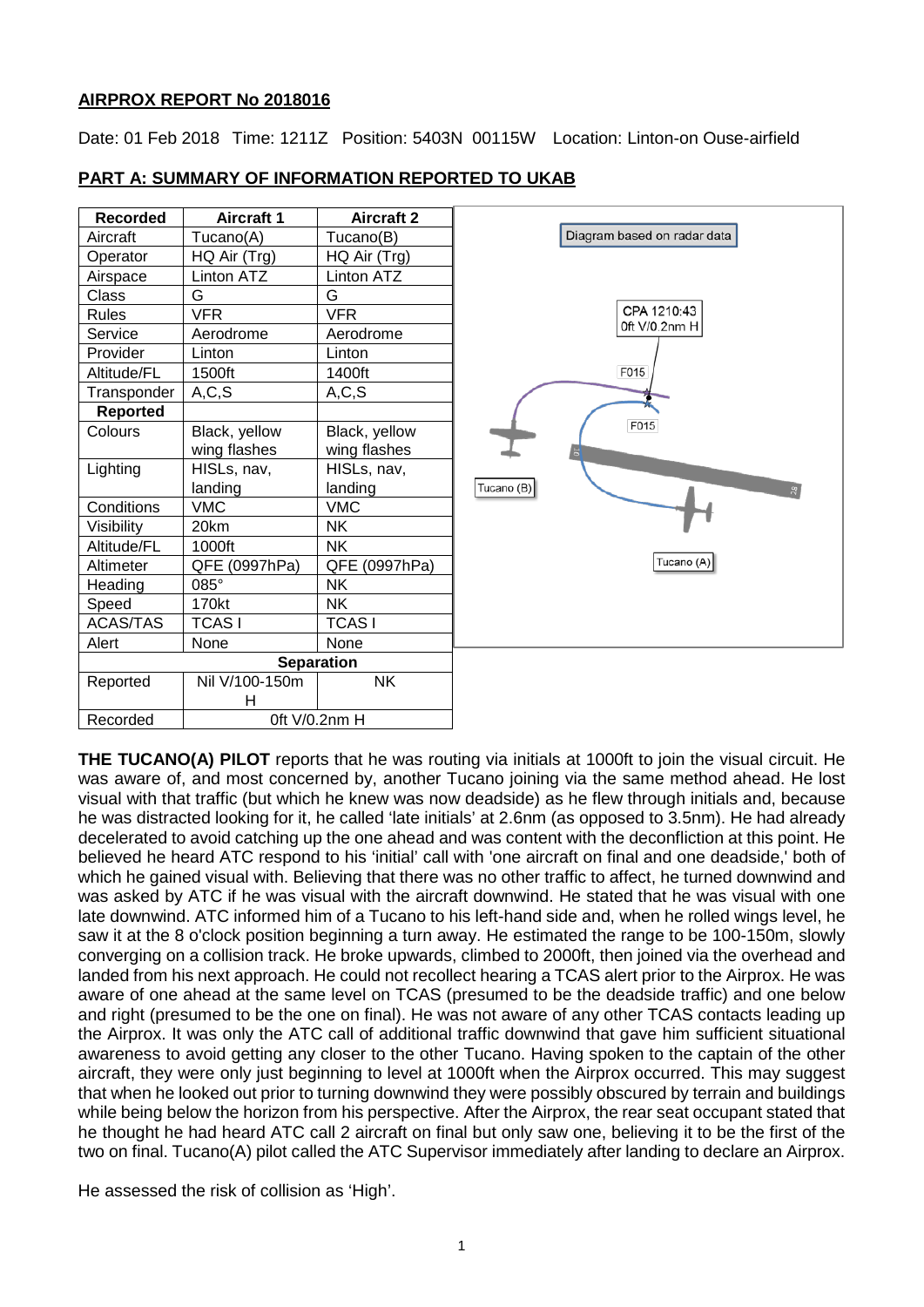**THE TUCANO(B) PILOT** reports that whilst rolling on a touch-and-go he heard ATC's response to an aircraft joining via initials. He recalled ATC announcing there was an aircraft deadside. He looked up and visually identified the aircraft and continued to monitor his student's take off roll. Whilst they were in the upwind turn, ATC called Tucano(A) pilot to ask if they were visual with his aircraft. Tucano(A) pilot responded in the affirmative, having sighted an aircraft ahead of them in the circuit. At this point, he looked up and to the right to see Tucano(A) belly-up to them as it turned from deadside to downwind. He took control and rolled out of their climbing turn and transmitted 'Tucano(B) C/S is visual' on the Tower frequency. ATC then informed the Tucano(A) pilot that Tucano(B) was below them and, after this call, he observed Tucano(A) climb up sharply away from the circuit. He continued his circuit to land.

He assessed the risk of collision as 'Medium'.

**THE LINTON CONTROLLER** reports that he had 3 aircraft in the circuit and Tucano(A) joining. The circuit 'full light' was on and the Supervisor was present in the Visual Control Room (VCR). When the Tucano(A) pilot called late initials he informed him `One dead-side and two on finals` and gave him the surface wind. The deadside aircraft was now downwind and Tucano(B), which had conducted a touchand-go, was crosswind as Tucano(A) turned inside from the deadside. He assessed that Tucano(A) pilot may not have been aware of Tucano(B), which was now turning downwind, and he asked if he was visual with the Tucano ahead. The Tucano(A) pilot reported visual with the Tucano late downwind. He immediately warned him that there was another on his left and beneath him. Tucano(A) pilot immediately pulled up and climbed to 2000ft in the overhead. Tucano(B) pilot continued in the circuit and Tucano(A) pilot re-joined from the overhead before landing on his next approach.

He perceived the severity of the incident as 'Medium'.

**THE LINTON SUPERVISOR** reports that the visual circuit was full and he was present in the VCR and witnessed the incident. Controller workload was high-medium. When on the break, it appeared that Tucano(A) pilot was either trying to cut ahead of Tucano(B) or had not seen it. The Aerodrome controller rightly asked if Tucano(A) pilot was visual and, when he reported visual with another Tucano late downwind, he was quick to update the position of Tucano(B); Tucano(A) was observed taking evasive climbing action. He was content that the circuit information given to the Tucano(A) pilot when calling initials was accurate. There was no further incident.

#### **Factual Background**

The weather at Linton-on Ouse was recorded as follows:

METAR EGXU 011150Z 30018KT 9999 FEW024 SCT080 05/M01 Q0999 BLU TEMPO31018G28KT BLU=

#### **Analysis and Investigation**

#### **Military ATM**

An Airprox occurred on 1 Feb 18 at approximately 1345, in the visual circuit at RAF Linton-on-Ouse, between two Tucanos operating in the visual circuit. Both pilots were receiving an Aerodrome Control Service from the Linton-on-Ouse Aerodrome Controller (ADC).

The diagram at Figure 1 depicts the Linton visual circuit activity in the lead up to the Airprox. Information is included to show the situational awareness of each participating pilot.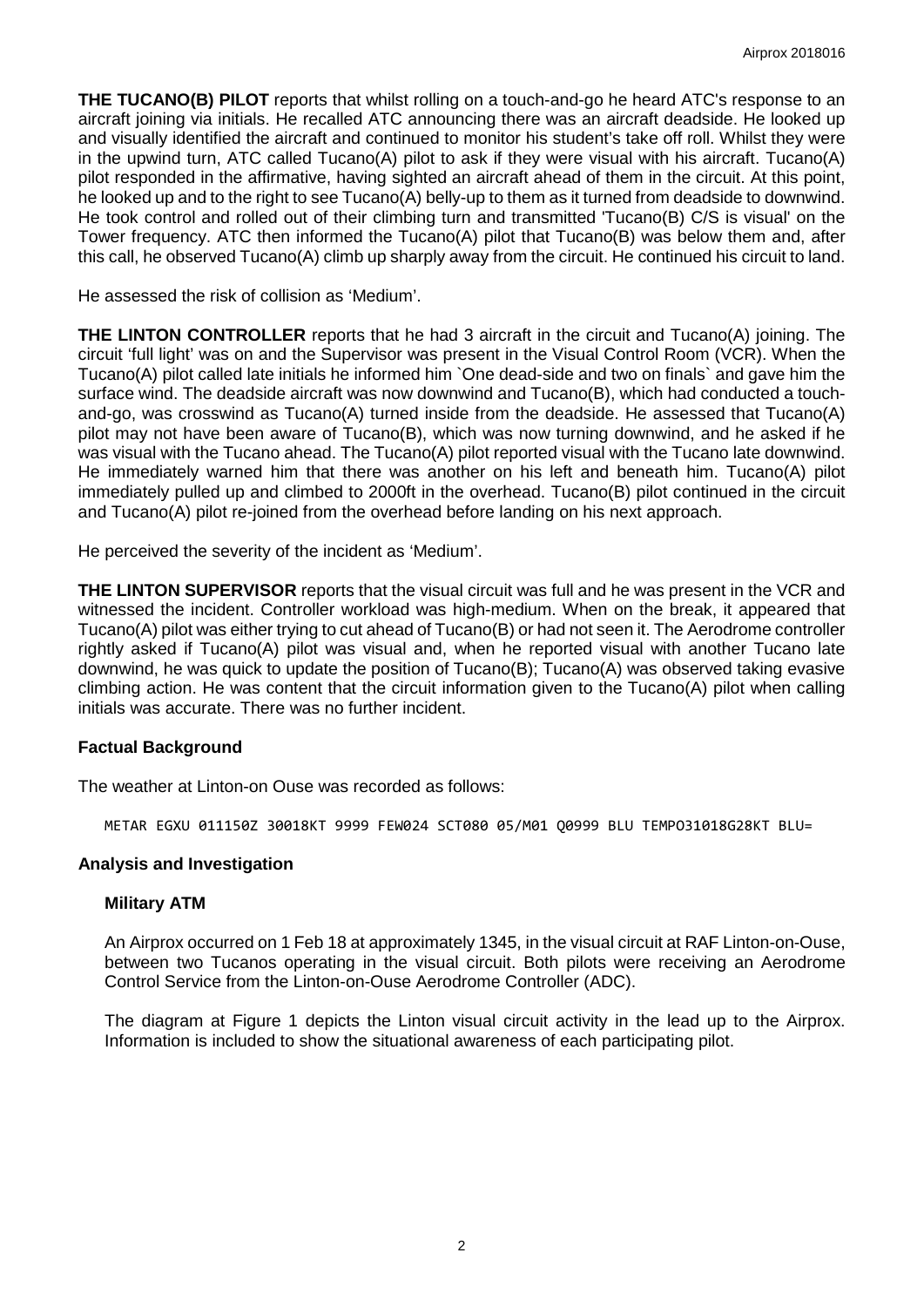

Figure 1: Visual Circuit in Lead up to Airprox.

Due to the high task-load associated with a busy visual circuit, the Linton ADC had selected the 'circuit full' light to red (meaning that no further aircraft could be accepted), and the ATC Supervisor was present in the Visual Control Room (VCR) to assist as required. The ADC provided accurate Traffic Information to each pilot in response to their reporting at initials and downwind. When the ADC asked Tucano(A) pilot if he was visual with Tucano(B) ahead, the pilot's response was in the affirmative, but the words indicated that he was only visual with another Tucano downwind to land. The ADC identified this incorrect mental model and gave the pilot of Tucano(A) further, more specific Traffic Information on Tucano(B), which enabled him to visually acquire the conflicting traffic. The pilot of Tucano(B) reported visual with Tucano(A).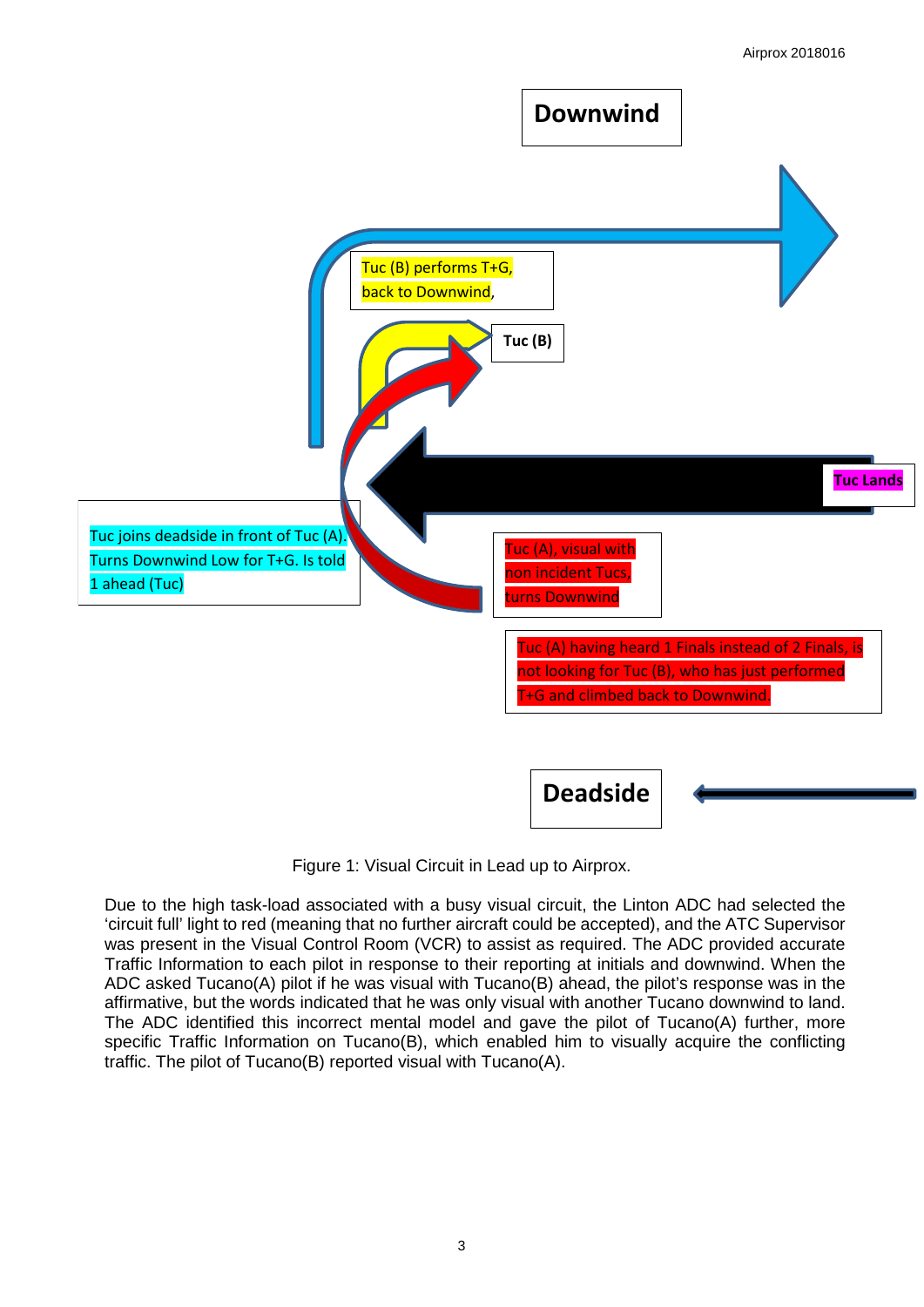

Figure 2: 1210:36. Tucano(A) is SE of Tucano(B). Figure 3: 1210:43.



Figure 4 1210:50 - CPA.

# **UKAB Secretariat**

The Tucano(A) and Tucano(B) pilots shared an equal responsibility for collision avoidance and not to operate in such proximity to other aircraft as to create a collision hazard<sup>[1](#page-3-0)</sup>. An aircraft operated on or in the vicinity of an aerodrome shall conform with or avoid the pattern of traffic formed by other aircraft in operation<sup>[2](#page-3-1)</sup>.

# **Comments**

# **HQ Air Command**

This Airprox took place in a busy visual training environment and within the extant procedures pertaining to circuit traffic density. Although it is clear from the ATC tape transcripts that the pilot of Tucano(A) was informed of the number of aircraft in the circuit and their positions, he assimilated this information incorrectly and thus had formed a flawed mental model of the traffic in the circuit. This led him to turn in front of Tucano (B) having erroneously satisfied himself that he was visual

l

<span id="page-3-0"></span><sup>1</sup> SERA.3205 Proximity.

<span id="page-3-1"></span><sup>2</sup> SERA.3225 Operation on and in the Vicinity of an Aerodrome.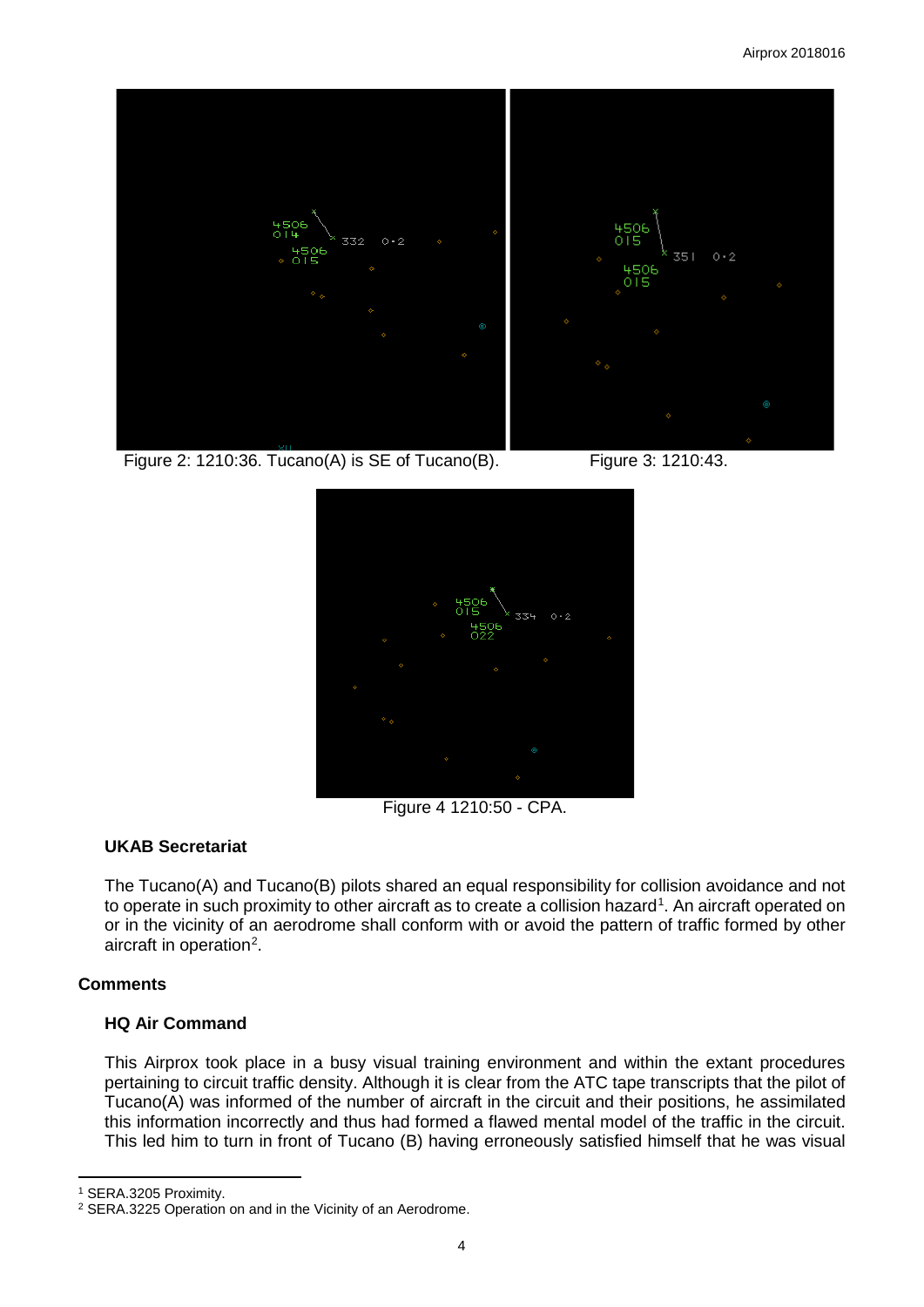with all circuit traffic. Unfortunately, the investigation could not establish whether or not Tucano(B) appeared on the TCAS I Display of Tucano(A) or, if it had, whether it would have been sufficient to alert the pilot of Tucano(A) of the presence of another aircraft and overcome his incorrect mental model. The Aerodrome Controller is to be commended for the swift action taken when it became apparent that the pilot of Tucano(A) was unaware of the presence of Tucano(B) – the use of plain English describing the nearest threat to the aircraft undoubtedly prevented the situation worsening. Equally, the vigilance of the pilot of Tucano(B) assisted in maintaining separation between the 2 aircraft. In a busy circuit environment, such as is often the case at a training unit, it is essential to maintain accurate SA on the position of all traffic in (and sometimes around, such as joining or departing) the circuit. If doubt exists then ask ATC; if doubt persists then the safest course of action is usually to extract to a less busy area and build reliable SA from a distance.

## **Summary**

An Airprox was reported when Tucano(A) and Tucano(B) flew into proximity in the Linton-on-Ouse visual circuit at 1211 on Thursday 1<sup>st</sup> February 2018. Both pilots were operating under VFR in VMC, in receipt of an Aerodrome Control Service from Linton-on-Ouse. The ATC 'Circuit Full' light had been selected, meaning that no further circuit traffic would be accepted. At the time of the Airprox there were four aircraft in, or joining the circuit, including Tucano(A) and Tucano(B).

## **PART B: SUMMARY OF THE BOARD'S DISCUSSIONS**

Information available included reports from both pilots, the controllers concerned, area radar and RTF recordings and reports from the appropriate ATC and operating authorities.

The Board first looked at the actions of the Tucano (A) pilot and noted that he had made a late 'initial' call (at 2.6nm rather than the correct 3.5nm) because he was trying to re-establish visual contact with the aircraft joining ahead of him on the deadside, which he had temporarily lost sight of. No doubt preoccupied with regaining visual contact with that aircraft (which he had slowed down to avoid) it was clear to the Board that Tucano(A) pilot had then not fully assimilated ATC's call about the position of the other aircraft in the circuit. Only now aware of one aircraft downwind and one aircraft on final, he was not aware of, and did not see, Tucano(B) as it turned crosswind from its touch-and-go as he was himself breaking from deadside to downwind.

Turning to the actions of the Tucano(B) pilot, the Board commended him for his situational awareness in monitoring the intentions of Tucano (A) and detecting in the latter stages of the conflict that its pilot had not assimilated the position of his aircraft. He had appropriately rolled out of his turn to avoid Tucano(A) when he had seen it belly-up to his aircraft, thus assisting in materially increasing their separation.

For his part, it was clear to the Board that the controller had saved the day by detecting that the Tucano(A) pilot had not assimilated the position of Tucano(B) and prompting Tucano(A) pilot again about its location in plain language that there was an aircraft 'on your left there underneath you'. The Board therefore also commended the controller for his prompt and proactive actions in a busy circuit environment by providing the information that had allowed Tucano(A) and Tucano(B) pilots to resolve the conflict.

The Board then discussed the cause and risk and quickly agreed that the cause was that the Tucano(A) pilot had flown into conflict with Tucano(B) as a result of the contributory factor that he had misunderstood the Traffic Information pertaining to Tucano(B). Turning to the risk, members noted that although both pilots had taken avoiding action, both had been at a late stage. The Board noted that the radar recordings showed that at CPA the two aircraft were at the same level, only 0.2nm apart and with Tucano(A) pilot unsighted to Tucano(B). Bearing in mind this dynamic situation, the Board considered that safety margins had been much reduced below the norm. Consequently, the Board assessed the risk as Category B.